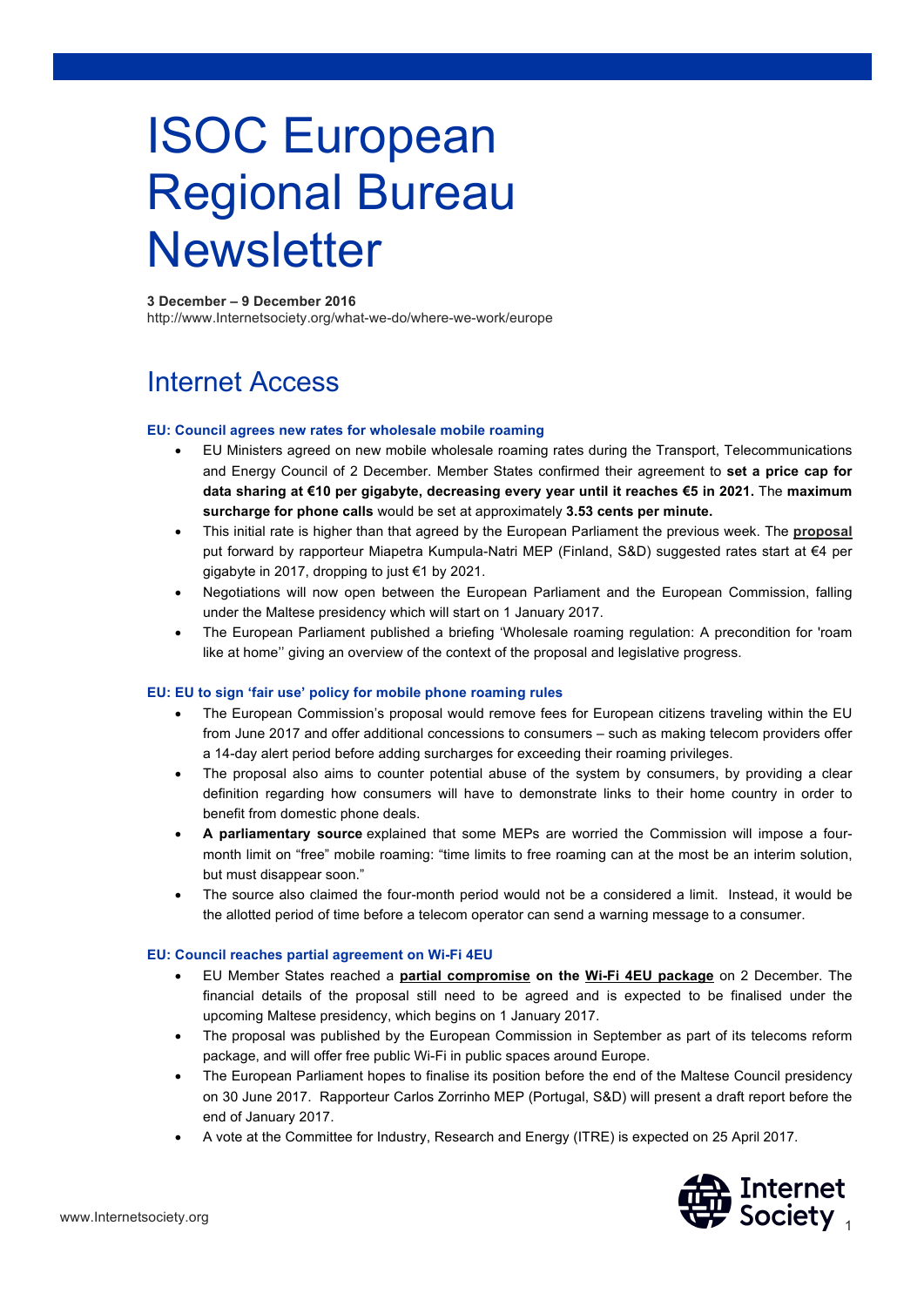• There has been criticism over the €120 million allocated to this project; in response, the Commission has acknowledged its intention to secure further funding.

#### **EU: Commission study on Ownership and Access to Data reveals legal vacuum**

- The Commission released a new study on Ownership and Access to Data examining the current European legal landscape on access to and rights over data. The study found that data ownership is not explicitly dealt with by any legal instruments at EU and national level.
- The study noted this lack of coherence prevents businesses from managing their data efficiently and observed that businesses need to be extremely careful when giving others access to their data, as they risk losing their control over it.
- The study's findings will inform the Commission's upcoming "Building a European Data Economy" Communication, expected in January 2017.

## **Trust**

#### **EU: Social media companies efforts to combat online hate speech critiqued**

- **The European Commission demanded increased efforts from social media companies in a review of posts flagged by users as illegal hate speech.** Following the signing of **Code of Conduct** to counter online hate speech online in May 2016, early findings on its efficacy have drawn criticism from officials.
- According to the Commission, of 600 posts flagged as potentially illegal, social media companies responded to 316 - 40 per cent within one day and another 48 per cent within two days; 163 posts were deleted and 153 items were not removed as companies did not consider they violated national legislation or internal company guidelines; in response, industry has called for additional direction from regulators.
- In parallel, on 5 December, **Facebook, Twitter, Microsoft and YouTube announced plans to cooperate in the fight against terrorist propaganda by creating a common database.** They will share digital fingerprints of violent images or videos so that the rest of members can scan their platforms.
- Having experiencing certain material being posted on different platforms, the companies have agreed to coordinate practices and jointly share information to ensure removal.
- It was also announced that the checking and removal of such material would be by human rather than algorithms.

#### **Germany: Secret intelligence data revealed by WikiLeaks**

- On 1 December, WikiLeaks released **90 gigabytes of information related to Germany's parliamentary inquiry into the activities of its foreign intelligence agency and the cooperation with the US National Security Agency.**
- The **WikiLeaks statement** included data from 2,420 documents belonging to government agencies, including the Federal Intelligence Service and the Federal Office for the Protection of the Constitution. The information relates to an inquiry from 2014 launched in response to revelations made by Edward Snowden that the US National Security Agency had spied on top German officials and partnered with intelligence services across the world, including that of Germany.

#### **Turkey: Hackers rewarded for web attacks**

• **A Turkish hacking group has turned web attacks into a game by rewarding people who successfully hit** designated targets - giving loyalty points to hackers for every short-lived attack they mount against a small number of websites.